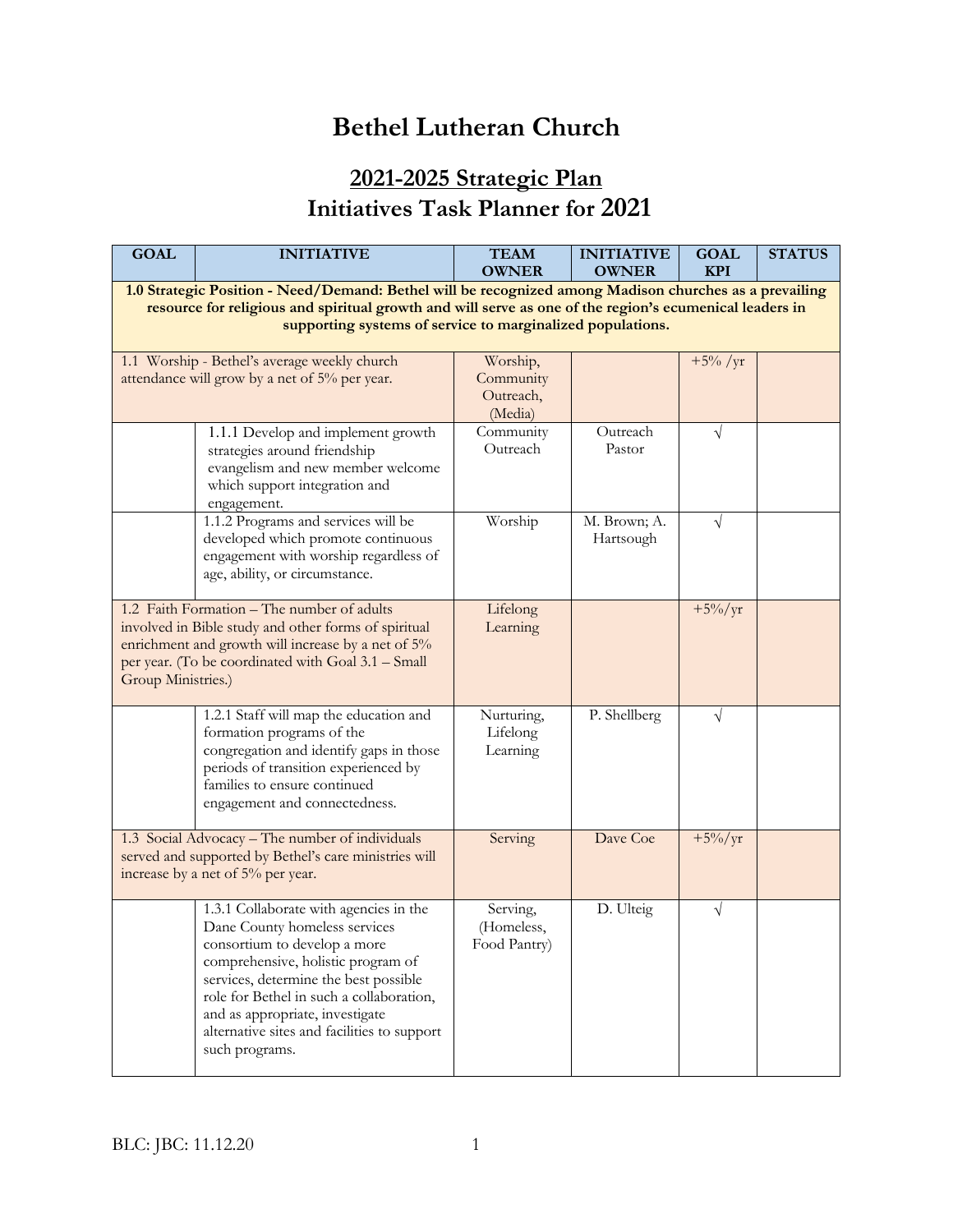## **2.0 Strategic Position – Population: – Bethel will serve a broad constituency which reflects the diversity and population attributes of the greater Madison area by providing worship, learning, service and fellowship opportunities which address the preferences and interests of all.**

| 2.1 Worship Styles - Bethel will offer a variety of<br>worship experiences in styles and formats that appeal<br>to diverse interests, ages and tastes and which exhibit<br>uncommon quality in content and execution.                                                                                                                        |                                                                                                                                                                                                                                                       | Worship                               |                           | V                 |  |
|----------------------------------------------------------------------------------------------------------------------------------------------------------------------------------------------------------------------------------------------------------------------------------------------------------------------------------------------|-------------------------------------------------------------------------------------------------------------------------------------------------------------------------------------------------------------------------------------------------------|---------------------------------------|---------------------------|-------------------|--|
|                                                                                                                                                                                                                                                                                                                                              | 2.1.1 Sustain a consistent and<br>uncommon level of quality in all forms<br>and styles of worship.                                                                                                                                                    | Worship                               | M. Brown                  | $\sqrt{ }$        |  |
|                                                                                                                                                                                                                                                                                                                                              | 2.1.2 Position Bethel as a sought-out<br>destination for outstanding musical<br>experiences.                                                                                                                                                          | Music/Outreach                        | A. Hartsough              |                   |  |
| 5% per year.                                                                                                                                                                                                                                                                                                                                 | 2.2 Youth and Young Adult Participation -Bethel will<br>increase participation by youth and young adults by                                                                                                                                           | Lifelong<br>Learning                  |                           | $+5\%/yr$         |  |
|                                                                                                                                                                                                                                                                                                                                              | 2.2.1 Call an outreach pastor with<br>strong relational skills, especially among<br>young adults.                                                                                                                                                     | Joint Council<br>(Call)<br>Committee) | M. Brown                  | $\sqrt{ }$        |  |
|                                                                                                                                                                                                                                                                                                                                              | 2.2.2 Grow Youth Ministry (grades 9-<br>12) participation by 5% per year.                                                                                                                                                                             | Lifelong<br>Learning                  | R. Brown                  | $+5\%/yr$         |  |
|                                                                                                                                                                                                                                                                                                                                              | 2.2.3 Increase the number of young<br>people confirmed each year by 5%<br>through 2025.                                                                                                                                                               | Lifelong<br>Learning                  | R. Brown,<br>P. Shellberg | $+5\%/yr$         |  |
| 2.3 Diversity and Inclusiveness - Bethel will be<br>known as a community that welcomes the wide<br>variety of populations in Madison including people of<br>color, varying abilities, age, political persuasion,<br>socio-economic status, and sexual orientation.                                                                           |                                                                                                                                                                                                                                                       | Lifelong<br>Learning                  |                           | $10\%$ by<br>2025 |  |
|                                                                                                                                                                                                                                                                                                                                              | 2.3.1 Attain RIC status with the ELCA<br>as a welcoming congregation to<br>individuals of diverse sexual<br>orientations and expressions.                                                                                                             | Lifelong<br>Learning                  | P. Shellberg              | $\sqrt{}$         |  |
|                                                                                                                                                                                                                                                                                                                                              | 2.3.2 Engage the Bethel congregation<br>to prepare for and do anti-racist work<br>alongside and with partner churches<br>and organizations so economic, health,<br>education and justice outcomes are<br>changed to become equitable for<br>everyone. | Lifelong<br>Learning,<br>Serving      | Ann Leon                  | V                 |  |
| 3.0 Strategic Position - Geography: Bethel will maintain and enhance its location in downtown Madison as<br>the sought-out destination for religious, social and community activity in the greater Madison area while<br>seeking innovative and creative ways to expand its mission outreach into local, national and global<br>communities. |                                                                                                                                                                                                                                                       |                                       |                           |                   |  |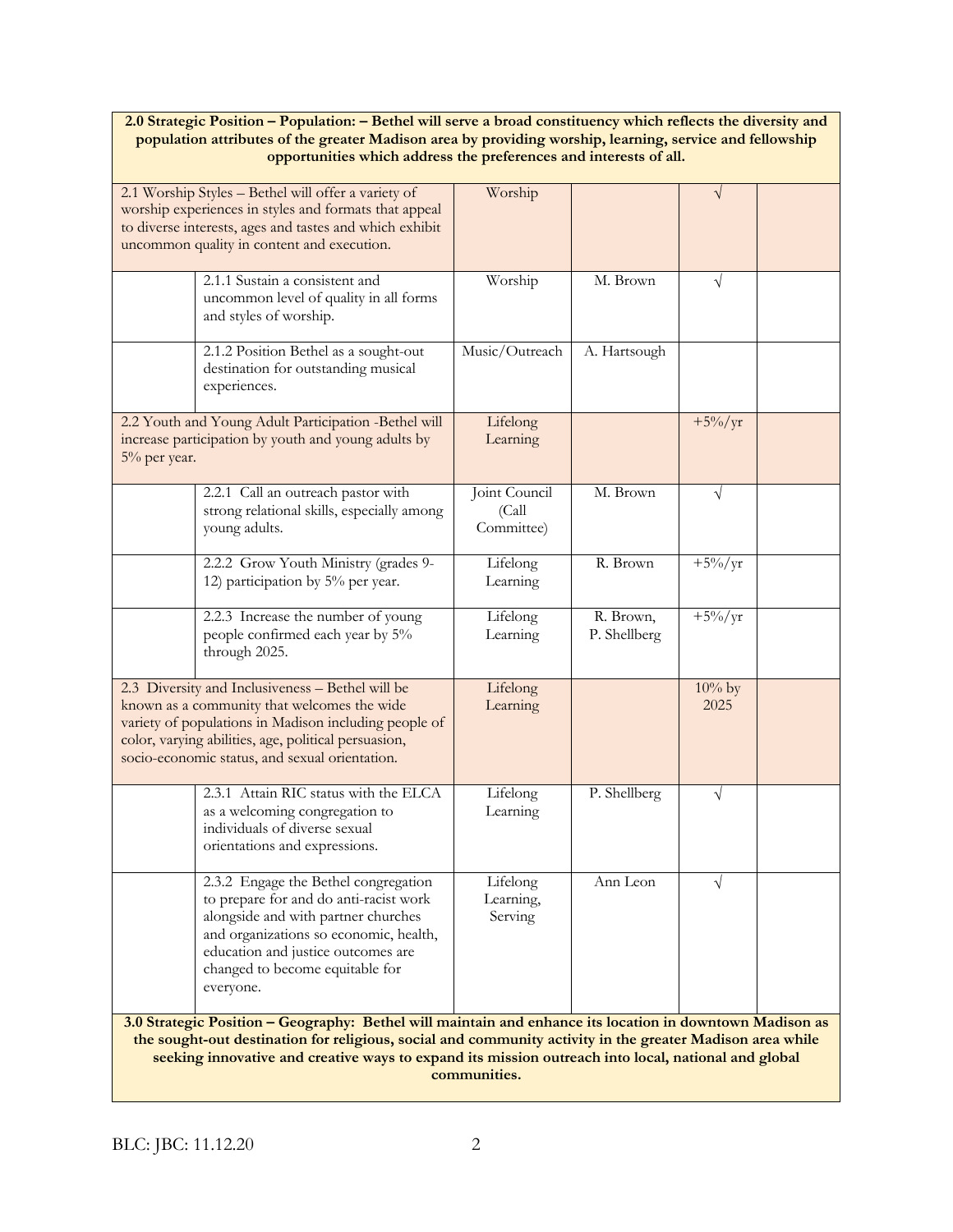| in their communities.                                                                                                                                                                                                                                                     | 3.1 Small Group Ministries - Bethel will invest in<br>creating and supporting five new small group<br>ministries per year which will be hosted by members                                                                                                                                                        | Nurturing                                  |                    | $+5/yr$            |  |
|---------------------------------------------------------------------------------------------------------------------------------------------------------------------------------------------------------------------------------------------------------------------------|------------------------------------------------------------------------------------------------------------------------------------------------------------------------------------------------------------------------------------------------------------------------------------------------------------------|--------------------------------------------|--------------------|--------------------|--|
|                                                                                                                                                                                                                                                                           | 3.1.1 Recruit, train, equip and support<br>volunteers to host small group<br>ministries in their homes or other<br>locations.                                                                                                                                                                                    | Nurturing                                  | J. Swanson         | $+5/yr$            |  |
| 3.2 Media Outreach - Bethel will expand its outreach<br>through diverse media formats to reach more people<br>locally and throughout the world, develop relevant<br>metrics for measuring media "touches," and increase<br>program viewership/conversion by 25% per year. |                                                                                                                                                                                                                                                                                                                  | Community<br>Outreach<br>(Media)           |                    | $+25\%/yr.$        |  |
|                                                                                                                                                                                                                                                                           | 3.2.1 Develop an overarching media<br>strategy and plan which provides<br>coherent and coordinated direction to<br>Bethel's efforts to distribute spiritual<br>resources, worship services, small<br>groups ministries, Bible Studies and<br>other interactive experiences through<br>diverse digital platforms. | Ministry<br>Council                        | C. Swiggert        |                    |  |
| 3.3 Market Penetration - Bethel will increase its<br>active involvement of young adults aged 25-40 by<br>300% by 2025.                                                                                                                                                    |                                                                                                                                                                                                                                                                                                                  | Community<br>Outreach                      |                    | $+300%$<br>by 2025 |  |
|                                                                                                                                                                                                                                                                           | 3.3.1 Develop and launch an intentional<br>marketing plan, grounded in quality and<br>relevant services and experiences, to<br>reach those young adults living within a<br>two-mile radius of the church.                                                                                                        | Community<br>Outreach, (Call<br>Committee) | Outreach<br>Pastor | V                  |  |
| 3.4 Global Outreach - Bethel will actively support<br>mission and ministry efforts in Rwanda, Puerto Rico<br>and other foreign countries and encourage direct<br>member engagement.                                                                                       |                                                                                                                                                                                                                                                                                                                  | Community<br>Outreach                      |                    |                    |  |
|                                                                                                                                                                                                                                                                           | 3.4.1 Plan at least one international<br>support project which includes direct<br>member engagement in the targeted<br>country.                                                                                                                                                                                  | Community<br>Outreach                      |                    |                    |  |
| 4.0 Strategic Position - Competition/Collaboration: Bethel will exhibit exceptional quality in every aspect of<br>its ministry while actively seeking to collaborate with willing partners to advance Bethel's mission and<br>ministries.                                 |                                                                                                                                                                                                                                                                                                                  |                                            |                    |                    |  |
| 4.1 Quality - By 2025 Bethel will have developed<br>relevant measures of quality and effectiveness for all<br>areas of ministry and will show demonstrable<br>improvement in all areas.                                                                                   |                                                                                                                                                                                                                                                                                                                  | All Ministry and<br><b>Resource Teams</b>  |                    | V                  |  |
|                                                                                                                                                                                                                                                                           | 4.1.1 Develop and monitor key<br>performance indicators for all ministry<br>areas including participation levels,                                                                                                                                                                                                | Ministry Council                           | M. Brown           | V                  |  |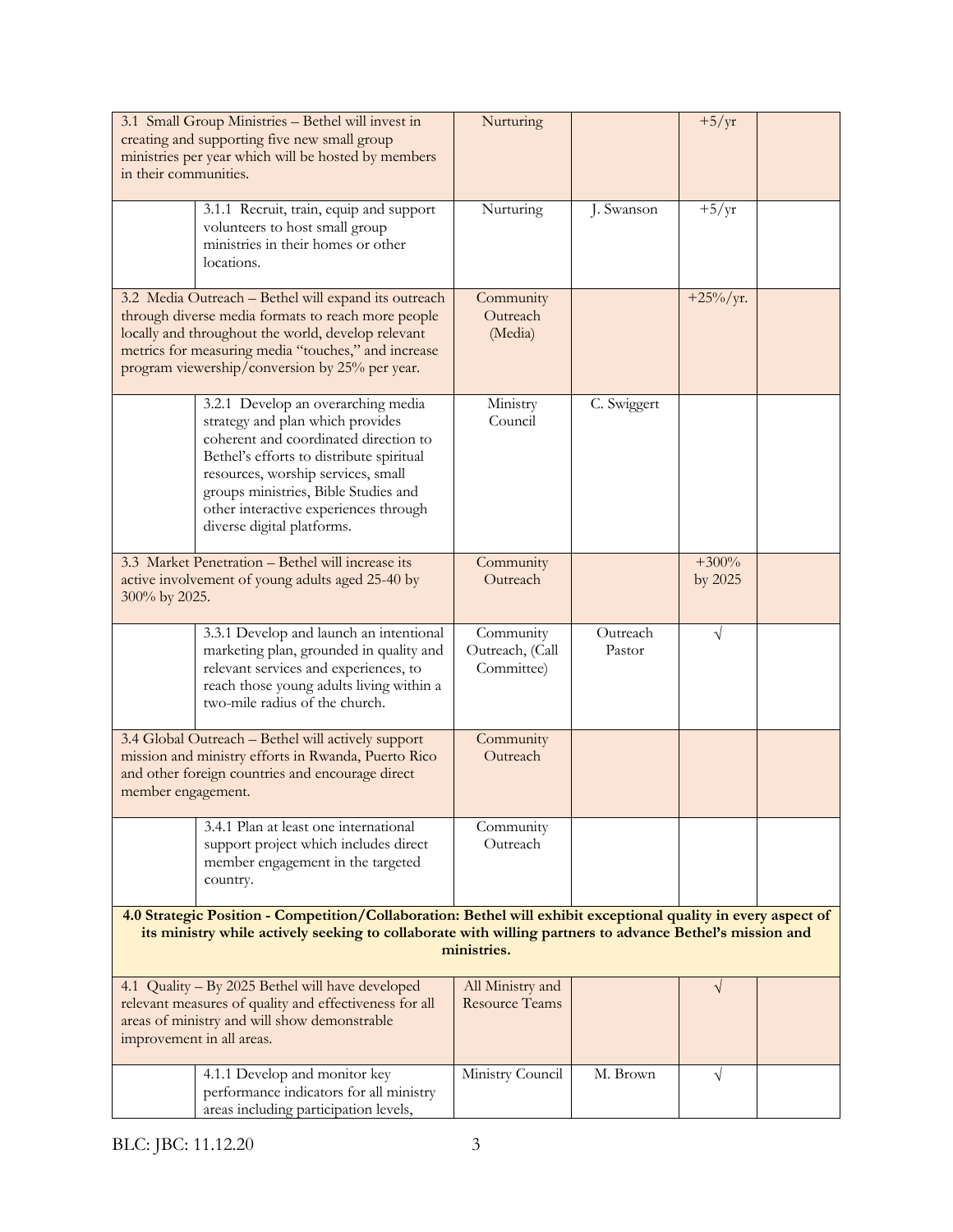|                                                                                                                                                                                                                                            | behavioral outcomes and perceived<br>program and ministry impact.                                                                                                                                                                                      |                                         |                        |                                         |  |
|--------------------------------------------------------------------------------------------------------------------------------------------------------------------------------------------------------------------------------------------|--------------------------------------------------------------------------------------------------------------------------------------------------------------------------------------------------------------------------------------------------------|-----------------------------------------|------------------------|-----------------------------------------|--|
| 4.2 Reputation - Bethel will be known in Madison as<br>the epicenter of rich and varied forms of worship,<br>education, spiritual enrichment, and member<br>engagement.                                                                    |                                                                                                                                                                                                                                                        | Ministry<br>Council                     |                        | $\sqrt{}$                               |  |
|                                                                                                                                                                                                                                            | 4.2.1 Develop and implement a<br>communication strategy which conveys<br>the worship, social advocacy, Biblical<br>teaching and youth and children's<br>programs in a winsome way.                                                                     | Ministry<br>Council<br>(Media)          | M. Brown               | $\sqrt{}$                               |  |
| 4.3 Collaboration - Bethel will establish supportive<br>partnerships with other churches and serve as the<br>principal resource to them for growth, efficiency,<br>quality, and if necessary, for affiliation, consolidation<br>or merger. |                                                                                                                                                                                                                                                        | Joint Council                           |                        | $\sqrt{}$                               |  |
|                                                                                                                                                                                                                                            | 4.3.1 Host a leadership summit to<br>develop collaborative supportive and<br>constructive working relationships with<br>the South-Central Synod of the ELCA<br>and other ELCA churches in the area<br>around issues of mutual interest and<br>concern. | Joint Council                           | M. Brown               | V                                       |  |
|                                                                                                                                                                                                                                            | 4.3.2 Identify one or more declining<br>ELCA congregations in Madison and<br>actively seek to support them for<br>turnaround, collaboration or merger.                                                                                                 | Joint Council                           | M. Brown               | $\sqrt{}$                               |  |
|                                                                                                                                                                                                                                            | 4.3.3 Build on existing and historic<br>relations with Bethel Horizons to<br>extend the faith formation provided by<br>Bethel to campers, children and youth.                                                                                          | Joint Council                           | R. Brown               | $\sqrt{}$                               |  |
|                                                                                                                                                                                                                                            | 5.0 Strategic Position - Funding: Bethel Lutheran Church will become financially able to support ministry<br>growth and program expansion by increasing revenues from all sources.                                                                     |                                         |                        |                                         |  |
| 5.1 Pledged Income - The total annual average<br>pledged giving will increase by at least 4% per giving<br>unit per year (total pledged amount/total number of<br>pledges).                                                                |                                                                                                                                                                                                                                                        | Financial<br>Resource,<br>(Stewardship) |                        | % change<br>in ave.<br>pledge<br>amount |  |
|                                                                                                                                                                                                                                            | 5.1.1 Educate the congregation on the<br>integrated and unified approach to<br>budgeting and develop access and<br>reporting systems for staff and<br>leadership to obtain financial data in<br>real time.                                             | Financial<br>Resource                   | Director of<br>Finance | $\sqrt{}$                               |  |
|                                                                                                                                                                                                                                            | 5.1.2 Develop and launch a year-round<br>stewardship program aimed at<br>increasing commitments of time, talent<br>and treasure.                                                                                                                       | Financial<br>Resource<br>(Stewardship)  | M. Brown               | $\sqrt{}$                               |  |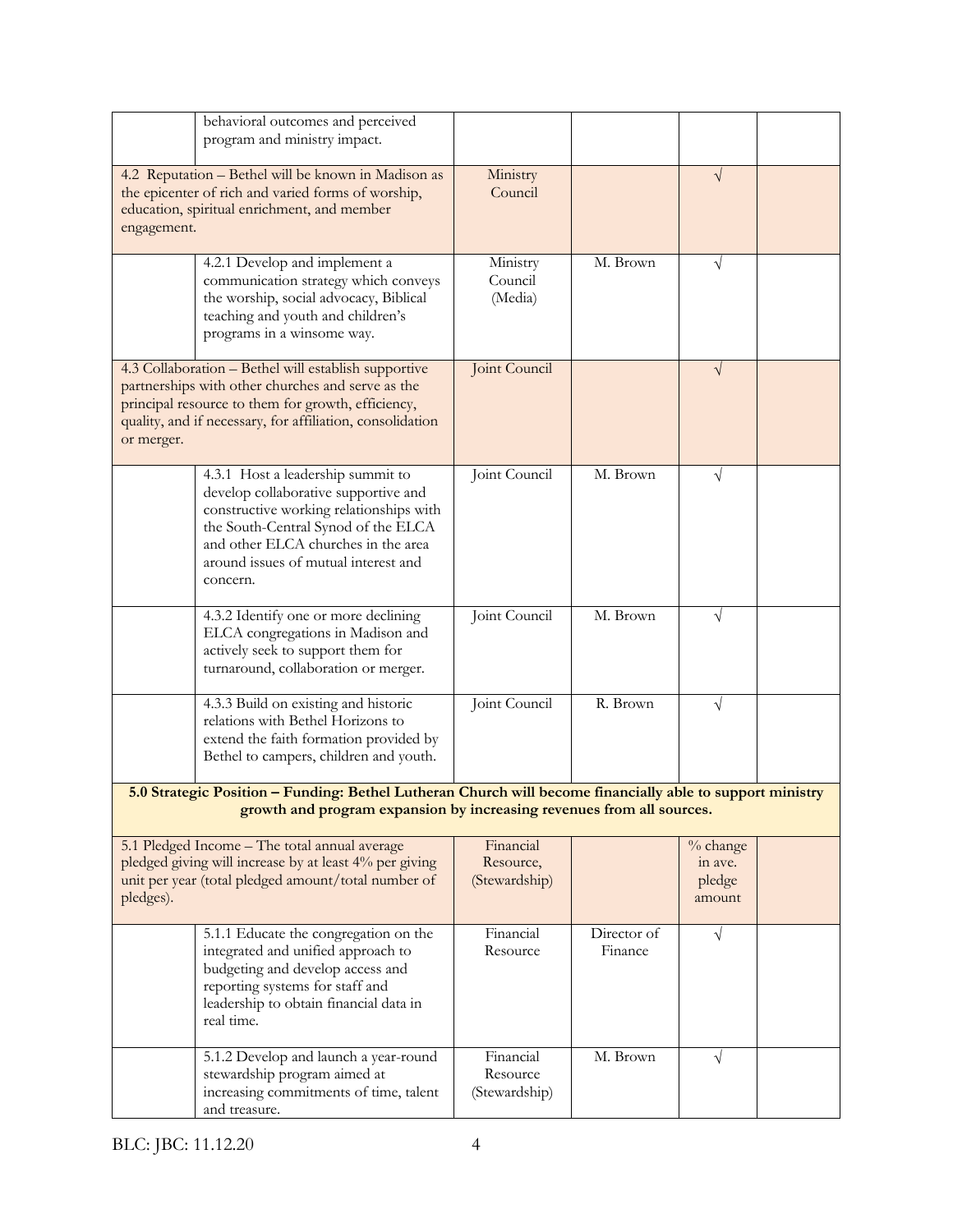|                                                                                                                                                                        | 5.1.3 Expand the use of online giving<br>by $10\%$                                                                                                                                                                      | Financial<br>Resource<br>(Stewardship)         |                         | % change<br>over time        |  |
|------------------------------------------------------------------------------------------------------------------------------------------------------------------------|-------------------------------------------------------------------------------------------------------------------------------------------------------------------------------------------------------------------------|------------------------------------------------|-------------------------|------------------------------|--|
| 5.2 Bethel Endowment Foundation - The<br>partnership between the congregation and the<br>Foundation will be affirmed and strengthened in<br>shared mission and vision. |                                                                                                                                                                                                                         | <b>BLC</b> Joint<br>Council, BEF<br>Trustees   |                         | Monitor                      |  |
|                                                                                                                                                                        | 5.2.1 Enrich the relationship between<br>Bethel Lutheran Church, Bethel<br>Endowment Foundation, and other<br>affiliated legal entities.                                                                                | <b>BLC</b> Joint<br>Council, BEF<br>Trustees   | M. Brown, A.<br>Mowbray | $\sqrt{}$                    |  |
| revenues by 2025.                                                                                                                                                      | 5.3 Outside Income - Revenues from outside<br>agencies, individuals, corporations, foundations and<br>other sources to support Bethel ministries and<br>programs will increase to 10% of Bethel's total                 | Property<br>Resource,<br>Financial<br>Resource |                         | $10\%$ of<br>total<br>budget |  |
|                                                                                                                                                                        | 5.3.1 Facility availability, event support,<br>services and rental rates will be<br>published and distributed to promote<br>greater use by non-Bethel related<br>groups. (To be coordinated with<br>Initiative 7.1.1)   | Property<br>Resource,<br>Community<br>Outreach | A. Hartsough            | $\sqrt{}$                    |  |
|                                                                                                                                                                        | 5.3.2 Develop funding sources outside<br>of Bethel to support its work among<br>the homeless, hungry and other<br>marginalized populations. (To be<br>coordinated with 1.3.1)                                           | Financial<br>Resource,<br>Serving              | A. Mowbray              | \$ raised                    |  |
|                                                                                                                                                                        | 6.0 Strategic Position - Labor: Bethel Lutheran Church will engage, train and support as many staff and<br>volunteers as are needed to sustain the congregation's core programs and to align their skills and abilities | with strategic directions for growth.          |                         |                              |  |
|                                                                                                                                                                        | 6.1 Volunteers - At least twenty-five new lay<br>volunteers will be integrated into Bethel's ministry<br>and resource teams each year.                                                                                  | Stewardship                                    |                         | $+25/yr$                     |  |
|                                                                                                                                                                        | 6.1.1 Develop and coordinate a<br>program of volunteer recruitment. (To<br>be coordinated with 6.3.1 and 6.3.2)                                                                                                         | Stewardship                                    | J. Armelin              | $\sqrt{}$                    |  |
|                                                                                                                                                                        | 6.1.2 Develop and implement a training<br>curriculum for all lay volunteers to<br>equip them for service and future<br>leadership roles.                                                                                | Stewardship                                    | J. Armelin              | $+25/yr$                     |  |
| 6.2 Staff Retention - Bethel will maintain an annual<br>staff retention rate above 85%.                                                                                |                                                                                                                                                                                                                         | Human<br>Resources                             |                         | >85%                         |  |
|                                                                                                                                                                        | 6.2.1 Develop a staff retention plan,<br>including incentives, recognition and                                                                                                                                          | Human<br>Resources                             | M. Brown                | $\sqrt{}$                    |  |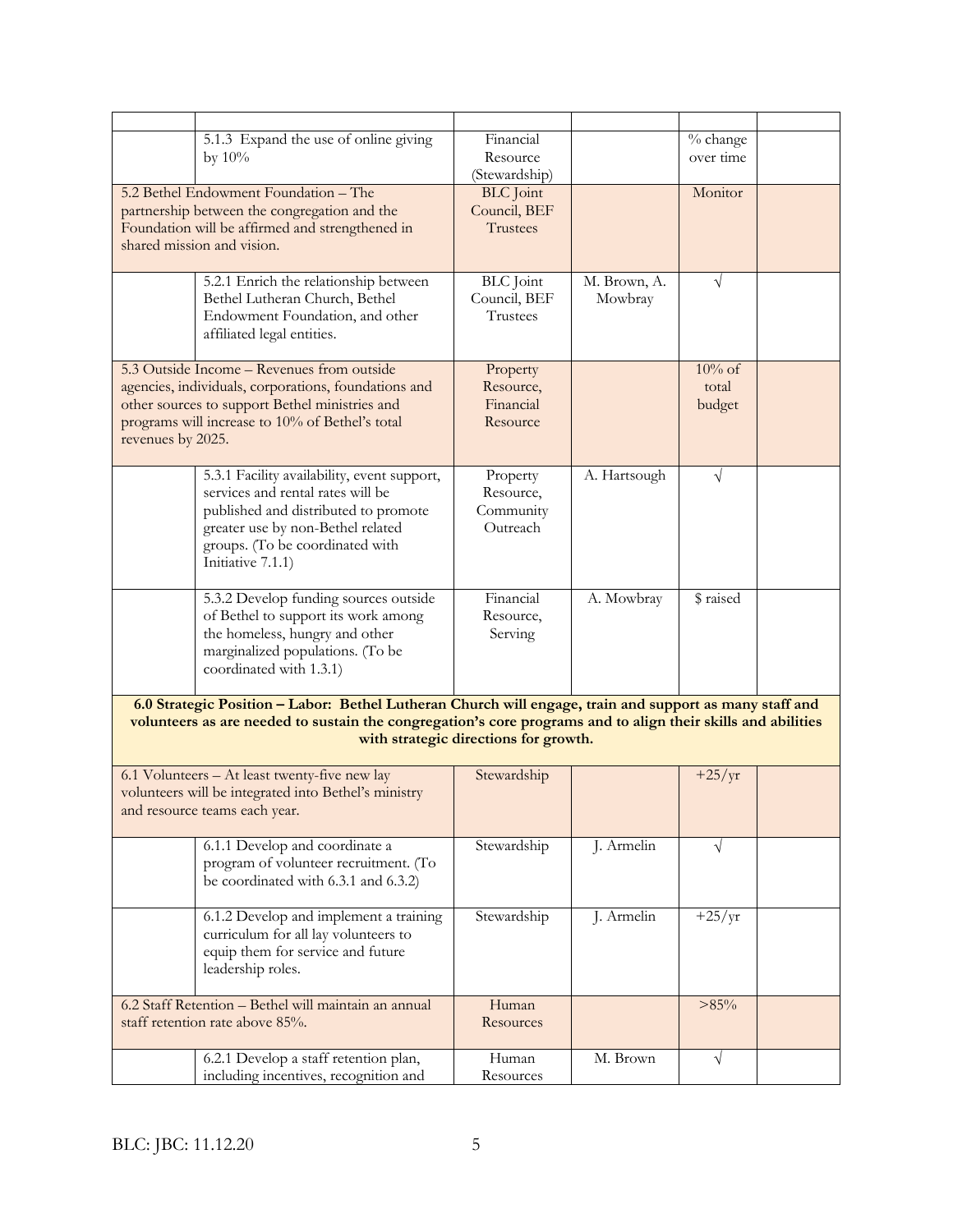|                                                                                                                                                                                                                                                      | professional development<br>opportunities.                                                                                                                                                                                   |                                                |                          |                                   |  |
|------------------------------------------------------------------------------------------------------------------------------------------------------------------------------------------------------------------------------------------------------|------------------------------------------------------------------------------------------------------------------------------------------------------------------------------------------------------------------------------|------------------------------------------------|--------------------------|-----------------------------------|--|
|                                                                                                                                                                                                                                                      | 6.2.2 Develop and implement an<br>annually updated staff succession<br>planning process for exempt<br>employees.                                                                                                             | Human<br>Resources                             | M. Brown                 | V                                 |  |
| or activity.                                                                                                                                                                                                                                         | 6.3 Member Engagement - By 2025, 100% of<br>worshiping adult members will have been invited to<br>become involved in some form of volunteer ministry                                                                         | Stewardship                                    |                          | 85% by<br>2025                    |  |
|                                                                                                                                                                                                                                                      | 6.3.1 Continue to implement a talent<br>management system in REALM for<br>member volunteers to identify and<br>utilize their practical and spiritual gifts<br>and/or transition them into new or<br>changing roles.          | Stewardship                                    | J. Armelin               | $\sqrt{}$                         |  |
|                                                                                                                                                                                                                                                      | 6.3.2 Develop and offer educational<br>opportunities for spiritual gift<br>discernment and offerings of time and<br>talents to the church's mission.                                                                         | Stewardship                                    | J. Armelin               | V                                 |  |
|                                                                                                                                                                                                                                                      | 6.3.3 Identify and train REALM<br>coordinators in each Ministry and<br>Resource team to monitor team and<br>Joint Council rosters and identify<br>potential future and alternate members<br>for cultivation and recruitment. | Stewardship                                    | J. Armelin               | $\sqrt{}$                         |  |
| 7.0 Strategic Position - Other Assets: Bethel Lutheran Church will maximize the use of its current facilities<br>and infrastructure at its present location by altering, modifying and upgrading them to meet future and<br>emerging ministry needs. |                                                                                                                                                                                                                              |                                                |                          |                                   |  |
| 2025.                                                                                                                                                                                                                                                | 7.1 Physical Plant - Bethel will increase its weekly<br>space utilization of occupied square feet by 20% by                                                                                                                  | Property<br>Resource                           |                          | \$ of Sq.<br>Ft. used<br>per week |  |
|                                                                                                                                                                                                                                                      | 7.1.1 Inventory all unused rooms and<br>spaces in the campus facilities, evaluate<br>their potential for use.                                                                                                                | Property<br>Resource,<br>Community<br>Outreach | S. Lawrence;<br>Tom Derr | V                                 |  |
|                                                                                                                                                                                                                                                      | 7.1.2 Repair, remodel, furnish, or<br>otherwise upgrade their functionality in<br>order to make them available for use by<br>internal and external groups.                                                                   | Property<br>Resource                           | S. Lawrence;<br>Tom Derr |                                   |  |
|                                                                                                                                                                                                                                                      | 7.2 Energy Stewardship - Bethel will reduce its<br>energy costs by 20% by 2025 through<br>implementation of alternative energy sources, energy<br>saving strategies and system efficiencies.                                 | Property<br>Resource                           |                          | $-20\%$ by<br>2025                |  |
|                                                                                                                                                                                                                                                      | 7.2.1 Install and integrate a solar array<br>to reduce electricity cost.                                                                                                                                                     | Property<br>Resource                           | S. Lawrence              | $\sqrt{ }$                        |  |